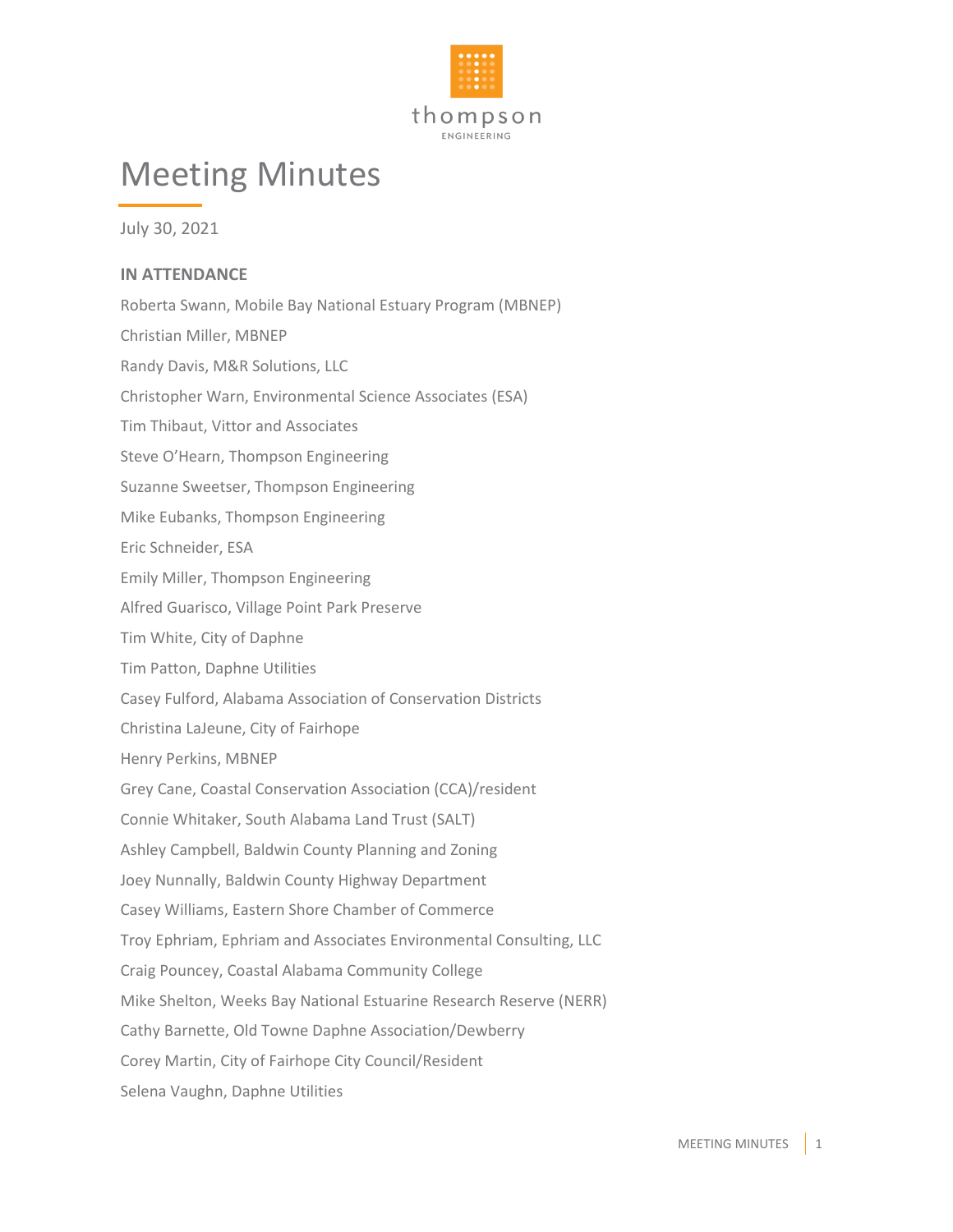

## **AGENDA TOPICS**

- The meeting was held on July 30, 2021 at the Baldwin County Satellite Courthouse.
- The Team presented watershed characterization and conditions results.
- The Team also presented results from the online survey (Appendix).

## **DISCUSSION**

- It was suggested that the largest developmental growth in Fairhope has been in the headwaters of Fly Creek and Point Clear Creek.
- There was a lot of discussion about public access; specifically that not all the access points had been identified.
- Tim Thibaut presented data on SAV (2019 map compared with 1966 map) that sparked interest for participants. They wanted to see historical maps and wanted to understand the definition of SAV and the importance for it in the bay. Tim also mentioned that the estimated wetlands within the watershed is 3,498 acres.
- Chris Warn discussed the water quality and climate change/resiliency aspects of the watershed. Specifically, he mentioned that the sea level has risen about 1.35-feet over the past 100 years in this area.
	- $\circ$  It was mentioned that there is a need for more public education about environmental problems and specifically about how citizens can take actions to reduce sewage problems by not putting grease or "flushable" wipes down their drains.
	- o Shoreline erosion along D'Olive Bay and Yancey Creek was a topic of concern.
- Randy Davis and Troy Ephriam presented the online survey results. They were well received and did not invoke any surprises. All meeting participants were encouraged to get others to take the online survey to get a higher level of participation across all sectors of the watershed.
	- o Corey Martin brought up concerns about Alabama SB107, and potential effects on orderly planning and zoning within the watershed. Along the same lines participants were interested in riparian buffers along the bay and how passage of Senate Bill 107 would impact the City's authority over these buffers. SB107 states: "*Under existing law, the police jurisdiction of a municipality having a population of 6,000 persons or more may extend for three miles from the corporate limits and the police jurisdiction of a municipality having less than 6,000 persons may extend for one and one half miles from the corporate limits. This bill would provide that the police jurisdiction of a municipality would not be extended but would provide that a municipality may reduce its police jurisdiction by any half-mile increment or eliminate its police jurisdiction. Under existing law, the planning jurisdiction of a municipality, including the approval of subdivisions, extends for five miles from the corporate limits (Extraterritorial Jurisdiction). This bill would limit the jurisdiction of a municipal planning commission to the corporate limits of a municipality."*